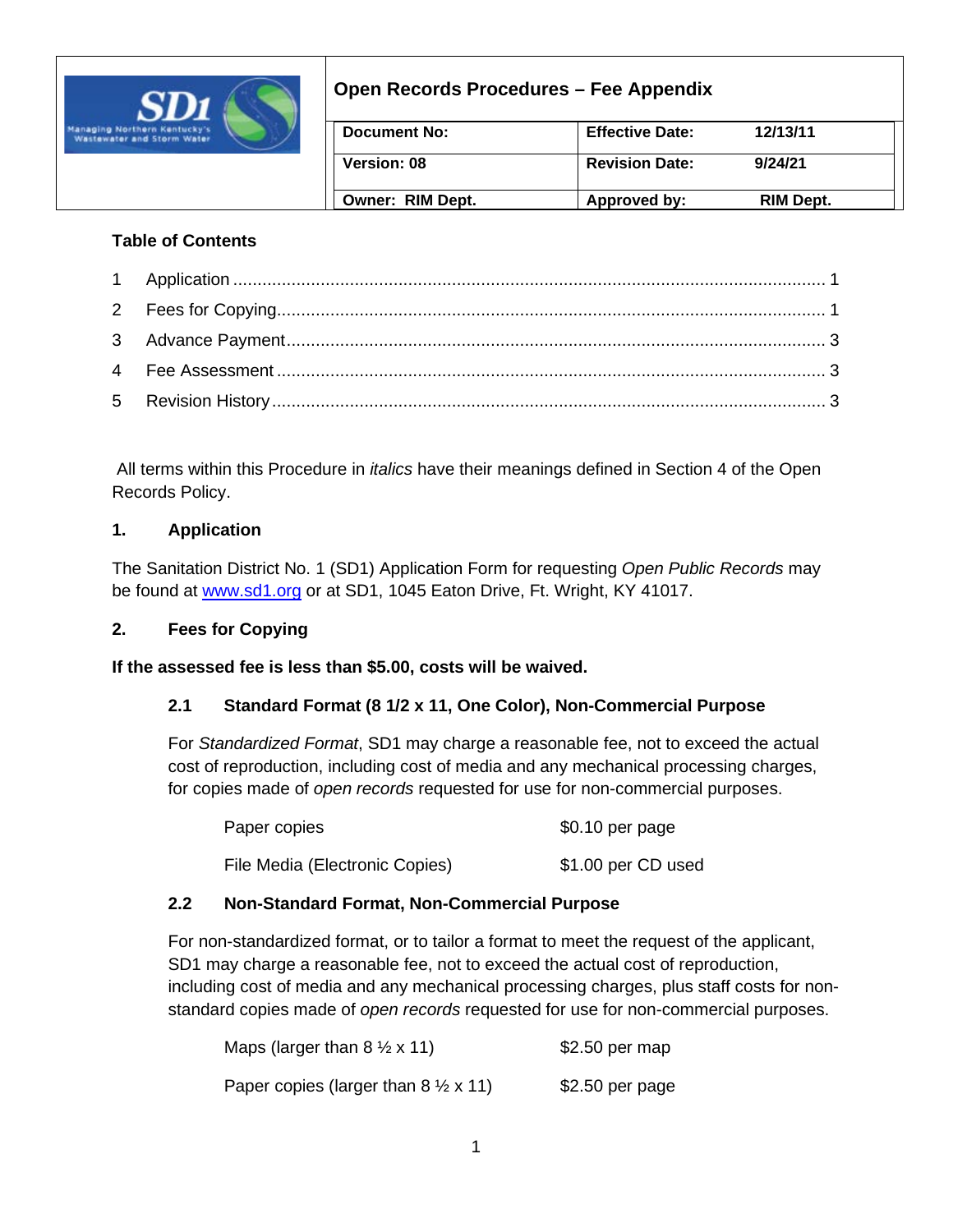File Media (Electronic Copies) \$1.00 per CD used

## **2.3 Commercial Purpose**

For *open records* requested for use for *commercial purposes*, SD1 may charge the cost of reproduction, creation, purchase, or acquisition of the open public records requested including cost of media and any mechanical processing charges, plus staff costs, required to produce a copy of the *open records* requested.

| Paper copies                                          | \$0.10 per page    |
|-------------------------------------------------------|--------------------|
| File Media (electronic copies)                        | \$1.00 per CD used |
| Maps (larger than $8 \frac{1}{2} \times 11$ )         | \$2.50 per map     |
| Paper copies (larger than $8 \frac{1}{2} \times 11$ ) | $$2.50$ per page   |
|                                                       |                    |

#### Staff Costs, per hour:

| <b>Department/Staff Level</b>             | <b>Average Rate of Pay/hour</b> |  |  |
|-------------------------------------------|---------------------------------|--|--|
| <b>Administration</b>                     |                                 |  |  |
| Crew                                      | \$20.63                         |  |  |
| <b>Team Lead</b>                          | \$26.62                         |  |  |
| Management                                | \$39.44                         |  |  |
| <b>Operations, Fleet &amp; Facilities</b> |                                 |  |  |
| Crew                                      | \$23.85                         |  |  |
| <b>Team Lead</b>                          | \$27.42                         |  |  |
| <b>Collection Systems</b>                 |                                 |  |  |
| Crew                                      | \$21.69                         |  |  |
| <b>Crew Leader</b>                        | \$26.91                         |  |  |
| Management                                | \$33.24                         |  |  |
| <b>Dry Creek WWTP</b>                     |                                 |  |  |
| Crew/Operations                           | \$20.09                         |  |  |
| Crew/Maintenance                          | \$21.42                         |  |  |
| <b>Crew Leader</b>                        | \$26.01                         |  |  |
| Management                                | \$33.24                         |  |  |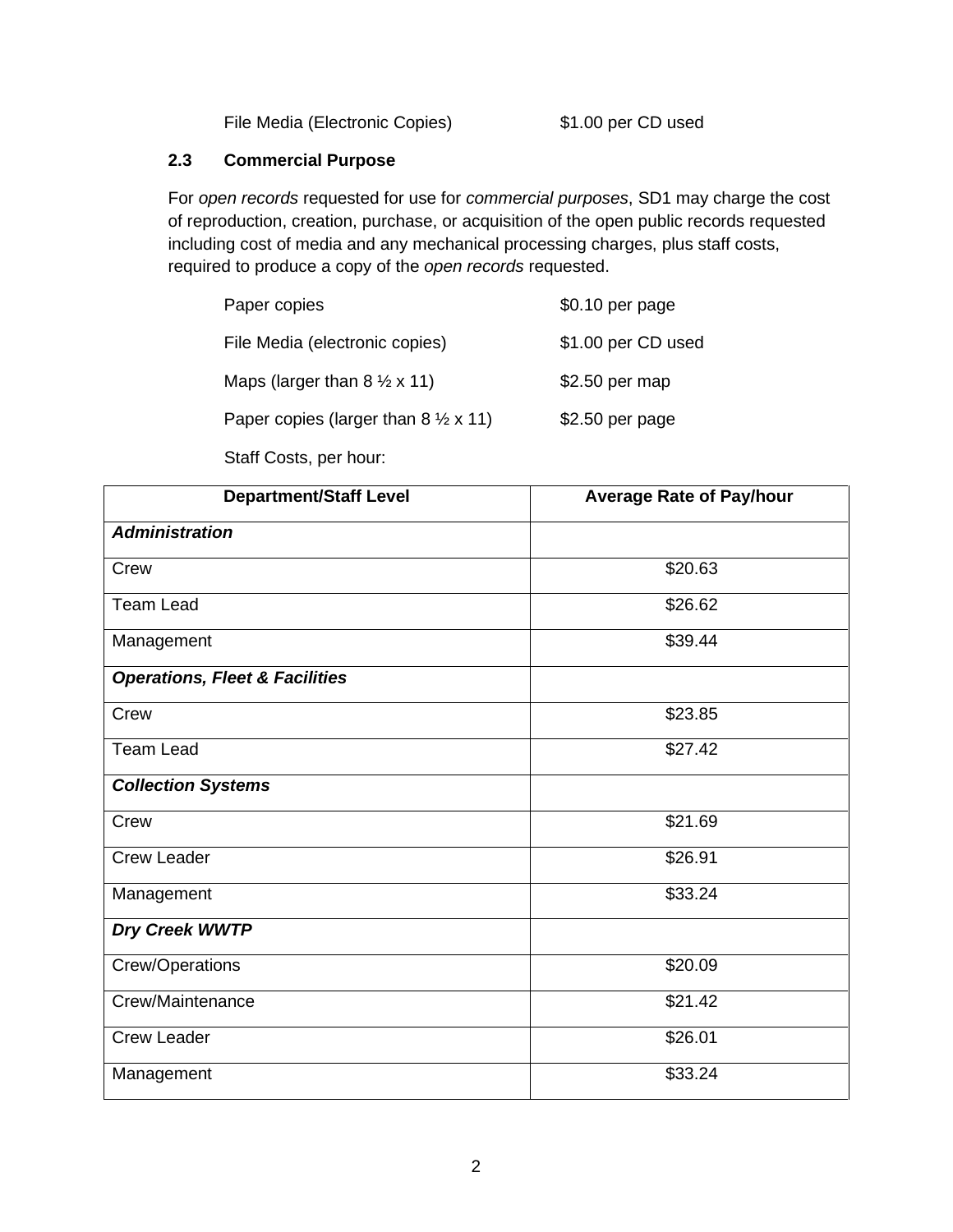| <b>Pump Stations</b>                   |         |  |  |
|----------------------------------------|---------|--|--|
| Crew                                   | \$22.72 |  |  |
| <b>Crew Leader</b>                     | \$25.75 |  |  |
| Management                             | \$33.90 |  |  |
| <b>Eastern Regional WRF</b>            |         |  |  |
| Crew                                   | \$20.33 |  |  |
| <b>Crew Leader</b>                     | \$28.21 |  |  |
| <b>Western Regional WRF</b>            |         |  |  |
| Crew                                   | \$20.42 |  |  |
| Management                             | \$31.49 |  |  |
| <b>Engineering</b>                     |         |  |  |
| Crew                                   | \$23.51 |  |  |
| <b>Team Lead</b>                       | \$26.90 |  |  |
| Management                             | \$35.45 |  |  |
| <b>Integrated Watershed Management</b> |         |  |  |
| Crew                                   | \$23.35 |  |  |
| Management                             | \$33.00 |  |  |
| <b>Director (all departments)</b>      | \$50.00 |  |  |

## **2.4 Mailing Fee**

USPS mail - actual costs

#### **3. Advance Payment**

SD1 requires payment of fees in advance, including cost of mailing, prior to releasing records.

#### **4. Fee Assessment**

On an annual basis, the *Official Custodian* of *Public Records* at SD1 shall direct an assessment on fees charged.

## **5. Revision History**